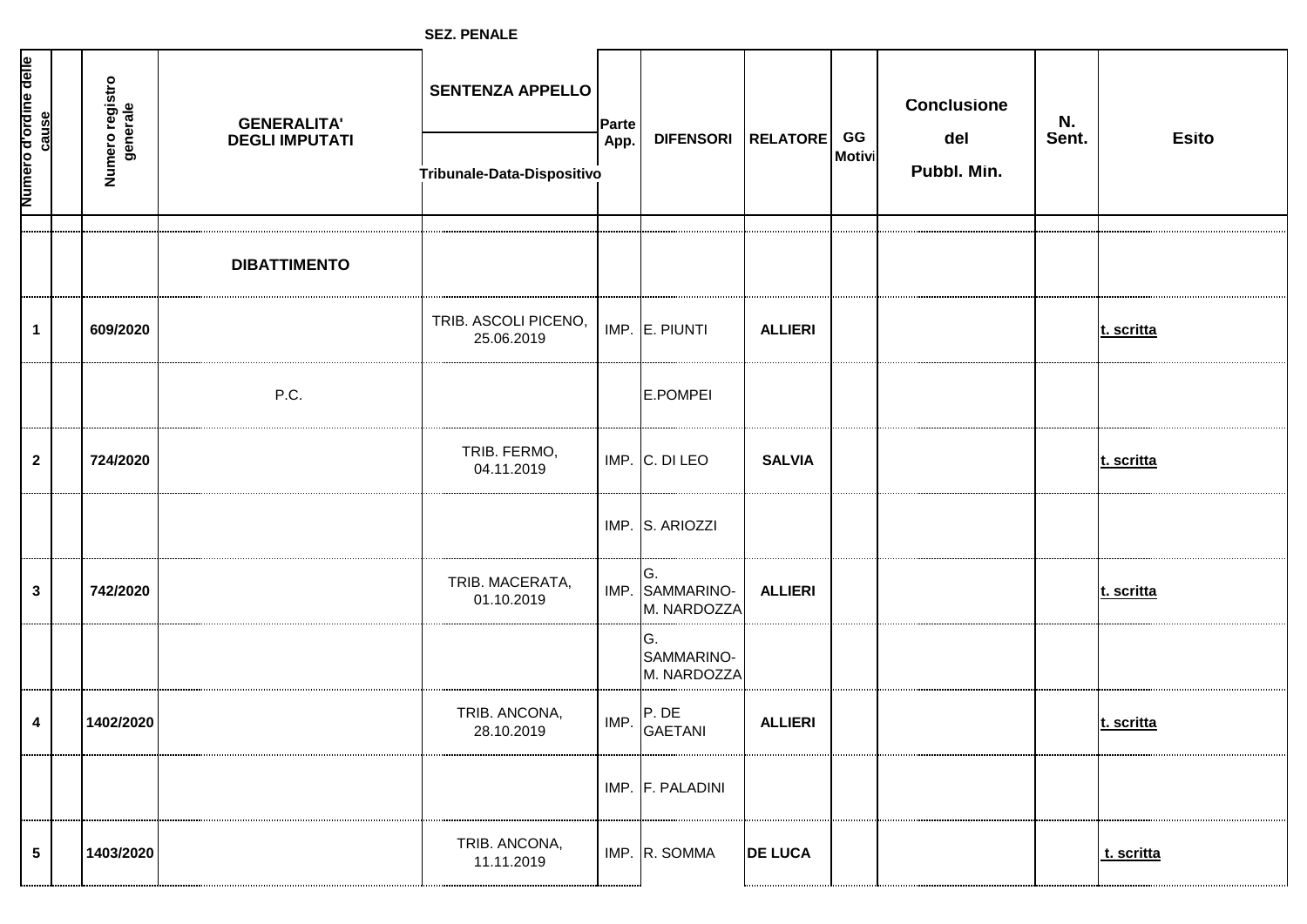| $6\phantom{1}$   | 1404/2020       |      | TRIB. ANCONA<br>25.11.2019             | IMP. | G. M.<br>GIROMBELLI                         | <b>DE LUCA</b> |  | t. scritta              |
|------------------|-----------------|------|----------------------------------------|------|---------------------------------------------|----------------|--|-------------------------|
| $\overline{7}$   | 1406/2020       |      | TRIB. ANCONA,<br>20.12.2019            | IMP. | M.<br>BENVENUTO                             | <b>DE LUCA</b> |  | t. scritta              |
| 8                | 1407/2020       |      | TRIB. ANCONA,<br>16.10.2019            |      | IMP. A. ROSSOLINI                           | <b>DE LUCA</b> |  | t. scritta              |
| $\boldsymbol{9}$ | 1408/2020       |      | TRIB. ANCONA,<br>20.02.2020            | IMP. | G.<br>NATALUCCI                             | <b>DE LUCA</b> |  | t. scritta              |
| 10               | 1425/2020       |      | TRIB. ANCONA,<br>27.05.2019            |      | IMP. F. FRANCHI                             | <b>SALVIA</b>  |  | IN PRESENZA, H. 10 E 30 |
|                  |                 | P.C. |                                        |      | S. PENNUCCI                                 |                |  |                         |
| 11               | 1426/2020       |      | TRIB. ANCONA,<br>25.11.2019            |      | V.<br>IMP. MONTONERI-<br><b>F. FEDERICI</b> | <b>SALVIA</b>  |  | IN PRESENZA, H. 10 E 30 |
|                  |                 | P.C. |                                        |      | R. FREDDI                                   |                |  |                         |
| 12               | 1427/2020       |      | TRIB. ANCONA,<br>29.10.2019            |      | IMP. . A. ROCCO                             | <b>SALVIA</b>  |  | <b>T. SCRITTA</b>       |
|                  |                 | P.C. |                                        |      | E. BINDA                                    |                |  |                         |
| 13               | 1428/2020       |      | TRIB.ANCONA,<br>20.11.2019             |      | IMP. A. EUGENI                              | <b>SALVIA</b>  |  | t. scritta              |
|                  |                 | P.C. |                                        |      | C. ANNIBALI                                 |                |  |                         |
| 14               | 38/2021<br>REV. |      | CORTE D'APPELLO<br>BOLOGNA, 07.10.2014 |      | IMP. A. MALAGOLI                            | <b>DE LUCA</b> |  | <b>IN PRESENZA, H11</b> |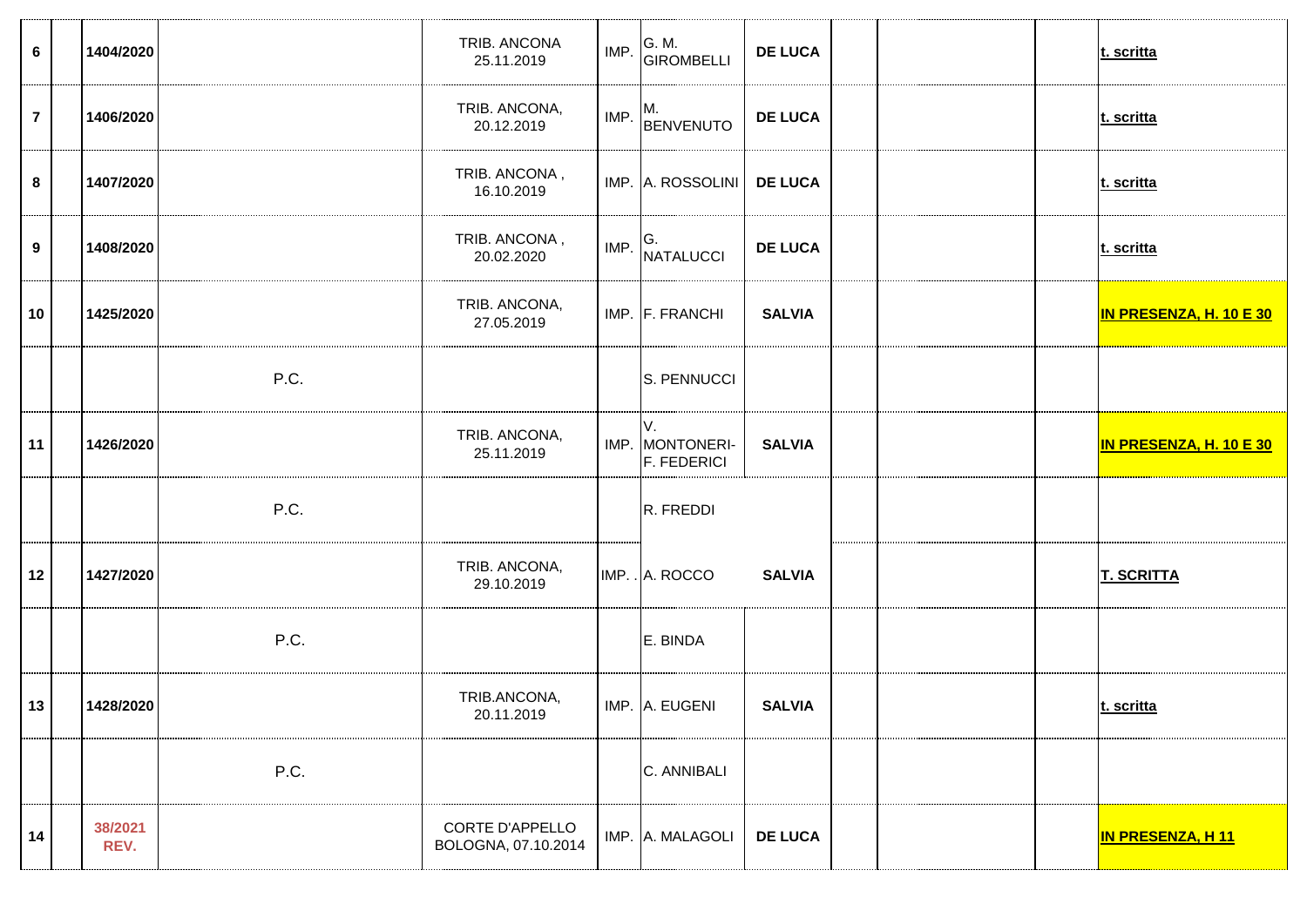|    |           | P.C.                       |                                 |      |                                 |                |  |                           |
|----|-----------|----------------------------|---------------------------------|------|---------------------------------|----------------|--|---------------------------|
|    |           | P.C.                       |                                 |      | A. BONI                         |                |  |                           |
|    |           | P.C.                       |                                 |      | A. BONI                         |                |  |                           |
|    |           | P.C.                       |                                 |      | A. BONI                         |                |  |                           |
| 15 | 274/2021  |                            | TRIB. PESARO,<br>22.10.2020     |      | IMP A. PAGNINI                  | <b>ALLIERI</b> |  | <b>IN PRESENZA, H. 11</b> |
|    |           | P.C.                       |                                 |      | Α.<br><b>MONSAGRATI</b>         |                |  |                           |
|    |           |                            |                                 |      |                                 |                |  |                           |
|    |           | <b>CAMERA DI CONSIGLIO</b> |                                 |      |                                 |                |  |                           |
| 16 | 1386/2019 |                            | GIP TRIB. PESARO,<br>11.12.2018 |      | IMP. N. BALDELLI                | <b>ALLIERI</b> |  | IN PRESENZA, H.12         |
| 17 | 611/2020  |                            | TRIB. MACERATA,<br>12.07.2019   | IMP. | M. MARINOZZI<br><b>RAMADORI</b> | <b>ALLIERI</b> |  | t. scritta                |
|    |           | P.C.                       |                                 |      | M.T.BONCI                       |                |  |                           |
|    |           | P.C.                       |                                 |      | M.T.BONCI                       |                |  |                           |
|    |           | P.C.                       |                                 |      | M.T.BONCI                       |                |  |                           |